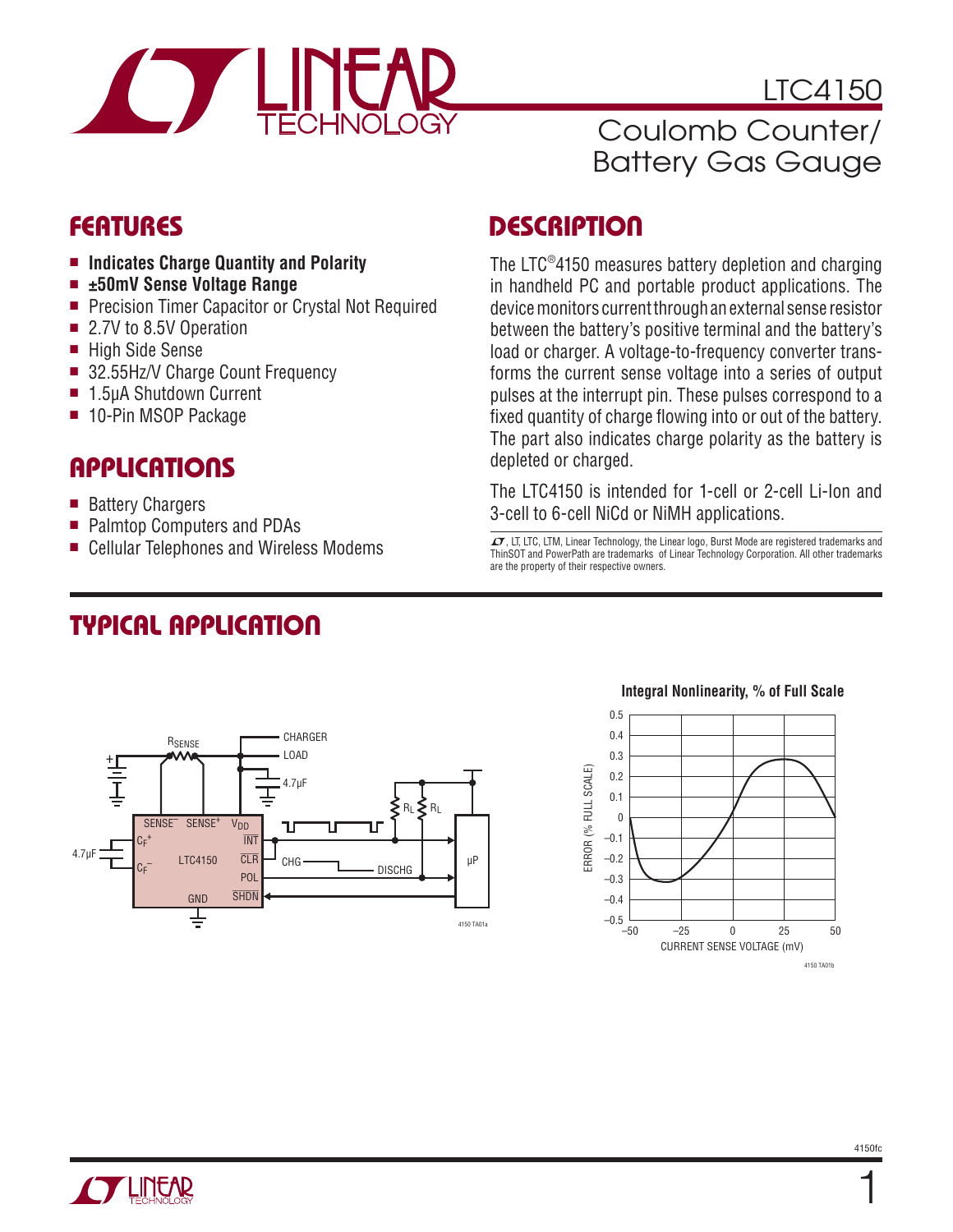## **ABSOLUTE MAXIMUM RATINGS**

| (Note 1)                                                                                                                      |  |
|-------------------------------------------------------------------------------------------------------------------------------|--|
|                                                                                                                               |  |
| Input Voltage Range                                                                                                           |  |
| Digital Inputs ( $\overline{CLR}$ , $\overline{SHDN}$ )  -0.3V to (V <sub>DD</sub> + 0.3)                                     |  |
| SENSE <sup>-</sup> , SENSE <sup>+</sup> , C <sub>F</sub> <sup>-</sup> , C <sub>F</sub> <sup>+</sup> -0.3V to $(V_{DD} + 0.3)$ |  |
| <b>Output Voltage Range</b>                                                                                                   |  |
|                                                                                                                               |  |
| <b>Operating Temperature Range</b>                                                                                            |  |
|                                                                                                                               |  |
|                                                                                                                               |  |
|                                                                                                                               |  |
| Lead Temperature (Soldering, 10 sec)  300°C                                                                                   |  |
|                                                                                                                               |  |

## **PIN CONFIGURATION**



## **ORDER INFORMATION**

| <b>LEAD FREE FINISH</b> | <b>TAPE AND REEL</b> | <b>PART MARKING*</b> | <b>PACKAGE DESCRIPTION</b> | I TEMPERATURE RANGE                |
|-------------------------|----------------------|----------------------|----------------------------|------------------------------------|
| LTC4150CMS#PBF          | LTC4150CMS#TRPBF     | ltqw                 | 10-Lead Plastic MSOP       | $0^{\circ}$ C to 70 $^{\circ}$ C   |
| LTC4150IMS#PBF          | LTC4150IMS#TRPBF     | LTQW                 | 10-Lead Plastic MSOP       | $-40^{\circ}$ C to 85 $^{\circ}$ C |

Consult LTC Marketing for parts specified with wider operating temperature ranges. \*The temperature grade is identified by a label on the shipping container. Consult LTC Marketing for information on non-standard lead based finish parts.

For more information on lead free part marking, go to: http://www.linear.com/leadfree/

For more information on tape and reel specifications, go to: http://www.linear.com/tapeandreel/

#### **ELECTRICAL CHARACTERISTICS** The  $\bullet$  denotes the specifications which apply over the full operating temperature range, otherwise specifications are at T<sub>A</sub> = 25°C. V<sub>DD</sub> = 2.7V and 8.5V unless otherwise noted.

| <b>SYMBOL</b>    | <b>PARAMETER</b>                                                                           | <b>CONDITIONS</b>                        |           | MIN             | <b>TYP</b> | <b>MAX</b>      | <b>UNITS</b> |
|------------------|--------------------------------------------------------------------------------------------|------------------------------------------|-----------|-----------------|------------|-----------------|--------------|
| $V_{IL}$         | Digital Input Low Voltage, CLR, SHDN                                                       |                                          |           |                 |            | 0.7             | V            |
| $V_{\text{IH}}$  | Digital Input High Voltage, CLR, SHDN                                                      |                                          | $\bullet$ | 1.9             |            |                 | V            |
| $V_{OL}$         | Digital Output Low Voltage, INT, POL                                                       | $I_{OL} = 1.6mA$ , $V_{DD} = 2.7V$       |           |                 |            | 0.5             | V            |
| <b>ILEAK</b>     | Digital Output Leakage Current, INT, POL                                                   | $V_{INT} = V_{POL} = 8.5V$               |           |                 | 0.01       |                 | μA           |
| $V_{OS}$         | Differential Offset Voltage (Note 4)                                                       | $V_{DD} = 4.0V$                          | $\bullet$ |                 |            | ±100<br>±150    | μV<br>μV     |
|                  |                                                                                            | $V_{DD} = 8.0V$                          |           |                 |            | ±100<br>±150    | μV<br>μV     |
|                  |                                                                                            | $V_{DD} = 2.7V$ to 8.5V                  |           |                 |            | ±150<br>±200    | μV<br>μV     |
| VSENSE(CM)       | Sense Voltage Common Mode Input Range                                                      |                                          |           | $V_{DD} - 0.06$ |            | $V_{DD} + 0.06$ | V            |
| VSENSE           | Sense Voltage Differential Input Range                                                     | SENSE <sup>+</sup> - SENSE <sup>-1</sup> | $\bullet$ | $-0.05$         |            | 0.05            | $\vee$       |
| R <sub>IDR</sub> | Average Differential Input Resistance,<br>Across SENSE <sup>+</sup> and SENSE <sup>-</sup> | $V_{DD} = 4.1V$ (Note 3)                 |           | 155             | 270        | 390             | $k\Omega$    |
| <b>VUVLO</b>     | Undervoltage Lockout Threshold                                                             | $V_{DD}$ Rising                          |           |                 | 2.5        | 2.7             | V            |

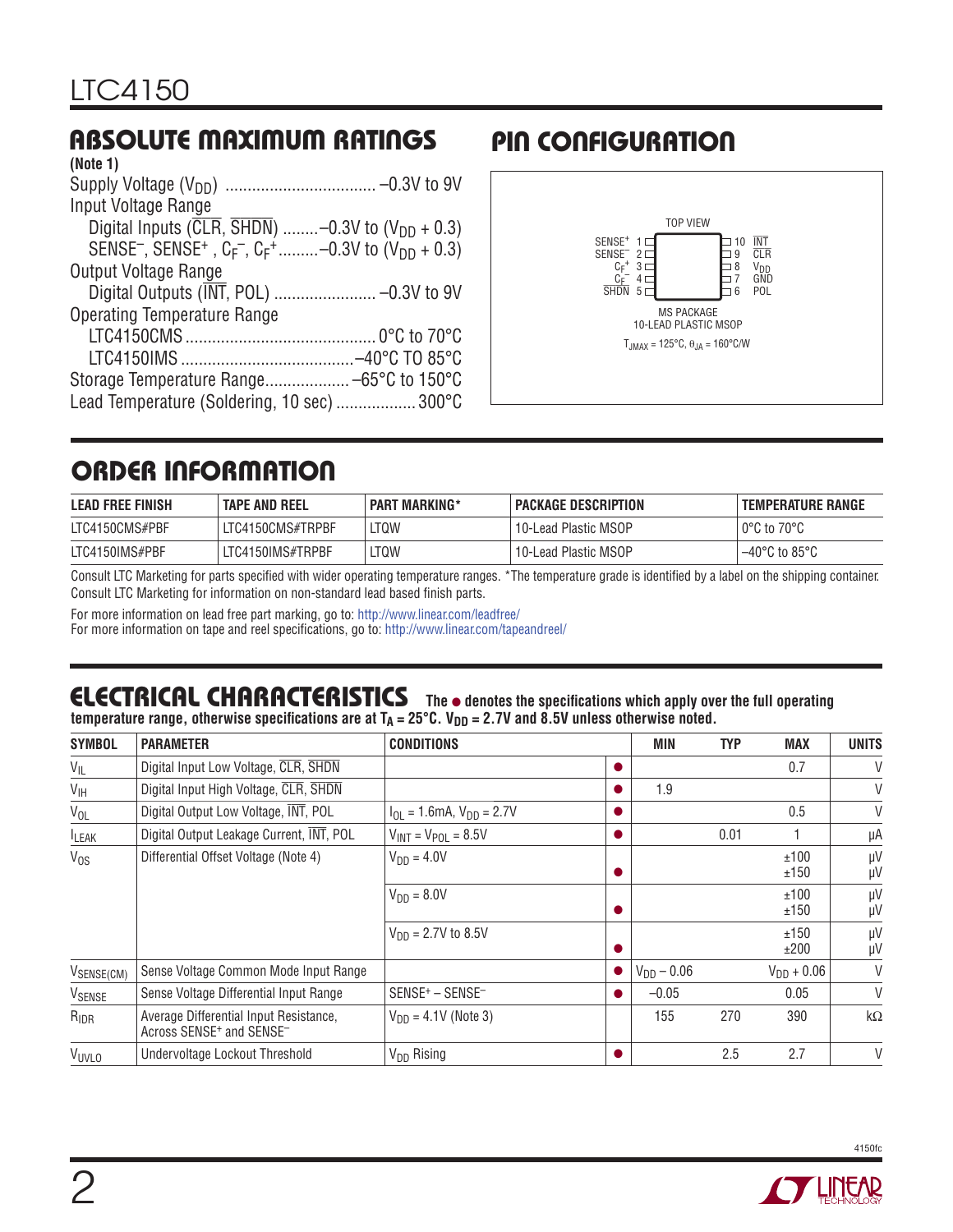### **ELECTRICAL CHARACTERISTICS** The  $\bullet$  denotes the specifications which apply over the full operating

temperature range, otherwise specifications are at T<sub>A</sub> = 25°C. V<sub>DD</sub> = 2.7V and 8.5V unless otherwise noted.

| <b>SYMBOL</b>               | <b>PARAMETER</b>                                                  | <b>CONDITIONS</b>                                                                    |  | <b>MIN</b>       | <b>TYP</b> | <b>MAX</b>      | <b>UNITS</b>                   |
|-----------------------------|-------------------------------------------------------------------|--------------------------------------------------------------------------------------|--|------------------|------------|-----------------|--------------------------------|
| <b>Power Supply Current</b> |                                                                   |                                                                                      |  |                  |            |                 |                                |
| $I_{DD}$                    | Supply Current, Operating                                         | $V_{DD} = 8.5V$<br>$VDD = 2.7V$                                                      |  |                  | 115<br>80  | 140<br>100      | μA<br>μA                       |
| $I_{DD(SD)}$                | Supply Current, Shutdown                                          | $V_{DD} = 8.5V$<br>$V_{DD} = 5.5V$<br>$V_{DD} = 2.7V$                                |  |                  | 10         | 22<br>10<br>1.5 | μA<br>μA<br>μA                 |
| <b>AC Characteristics</b>   |                                                                   |                                                                                      |  |                  |            |                 |                                |
| G <sub>VF</sub>             | Voltage to Frequency Gain                                         | $V_{\text{SENSE}} = 50 \text{mV}$ to $-50 \text{mV}$ ,<br>$2.7V \le V_{DD} \le 8.5V$ |  | 32.0<br>31.8     | 32.55      | 33.1<br>33.3    | Hz/V<br>Hz/V                   |
| $\Delta G_{VF(VDD)}$        | Gain Variation with Supply                                        | $2.7V \le V_{DD} \le 8.5V$                                                           |  | 0                |            | 0.5             | $\%N$                          |
| $\Delta G_{VF(TEMP)}$       | Gain Variation with Temperature                                   | (Note 2)                                                                             |  | $-0.03$          |            | 0.03            | $\frac{0}{0}$ <sup>o</sup> C   |
| INL                         | <b>Integral Nonlinearity</b>                                      |                                                                                      |  | $-0.4$<br>$-0.5$ |            | 0.4<br>0.5      | $\frac{0}{0}$<br>$\frac{0}{0}$ |
| $t_{\text{CLR}}$            | <b>CLR</b> Pulse Width to Reset INT,<br>INT and CLR Not Connected | Figure 2                                                                             |  | 20               |            |                 | μs                             |
| $t_{INT}$                   | <b>INT</b> Low Time, <b>INT</b> Connected to CLR                  | Figure 3, $C_1 = 15pF$                                                               |  |                  |            |                 | μs                             |

**Note 1:** Stresses beyond those listed under Absolute Maximum Ratings may cause permanent damage to the device. Exposure to any Absolute Maximum Rating condition for extended periods may affect device reliability and lifetime.

**Note 2:** Guaranteed by design and not tested in production.

**Note 3:** Measured at least 20ms after power on.

Note 4: Tested in feedback loop to SENSE<sup>+</sup> and SENSE<sup>-</sup>.

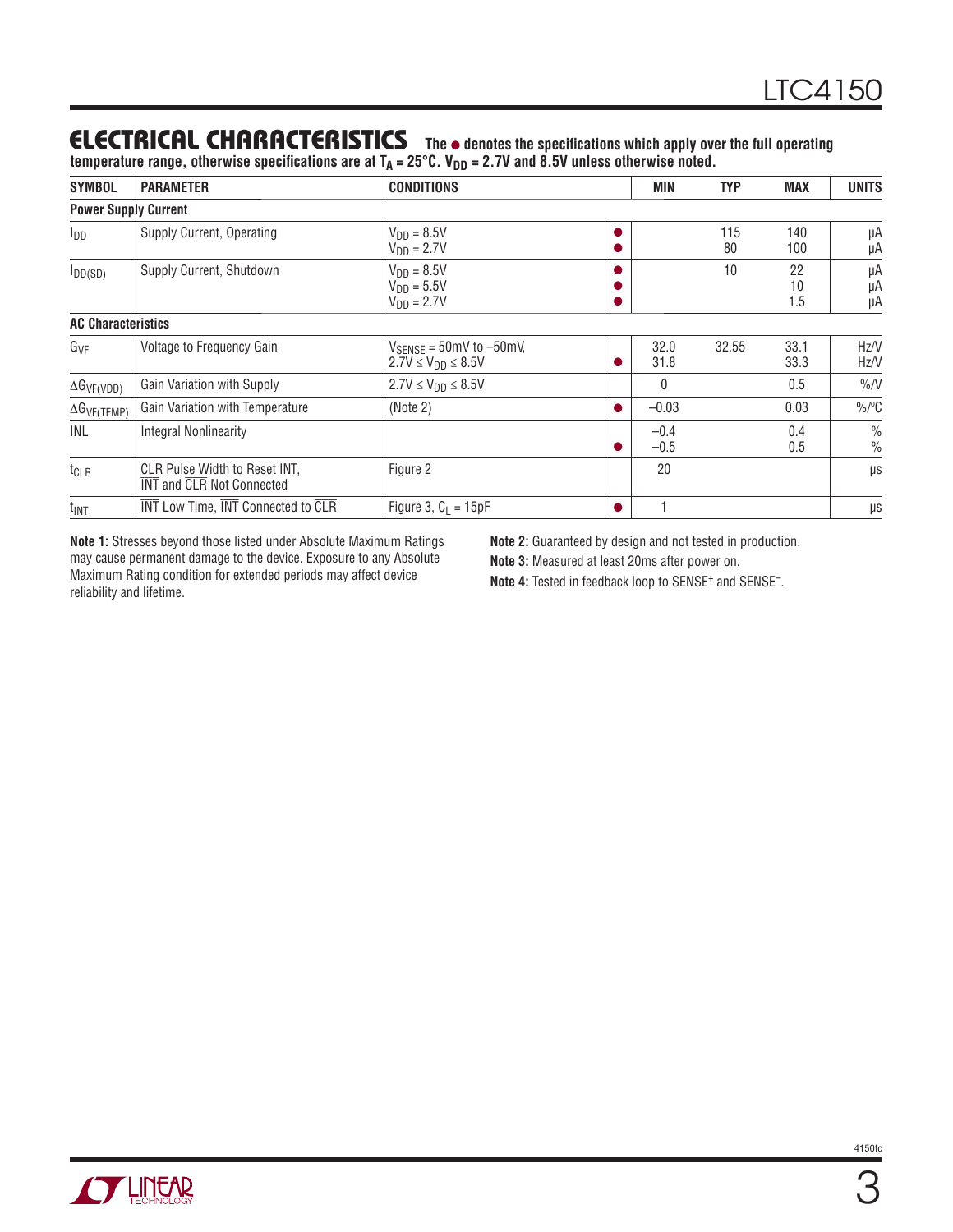## **TYPICAL PERFORMANCE CHARACTERISTICS** T<sub>A</sub> = 25°C, unless otherwise noted.



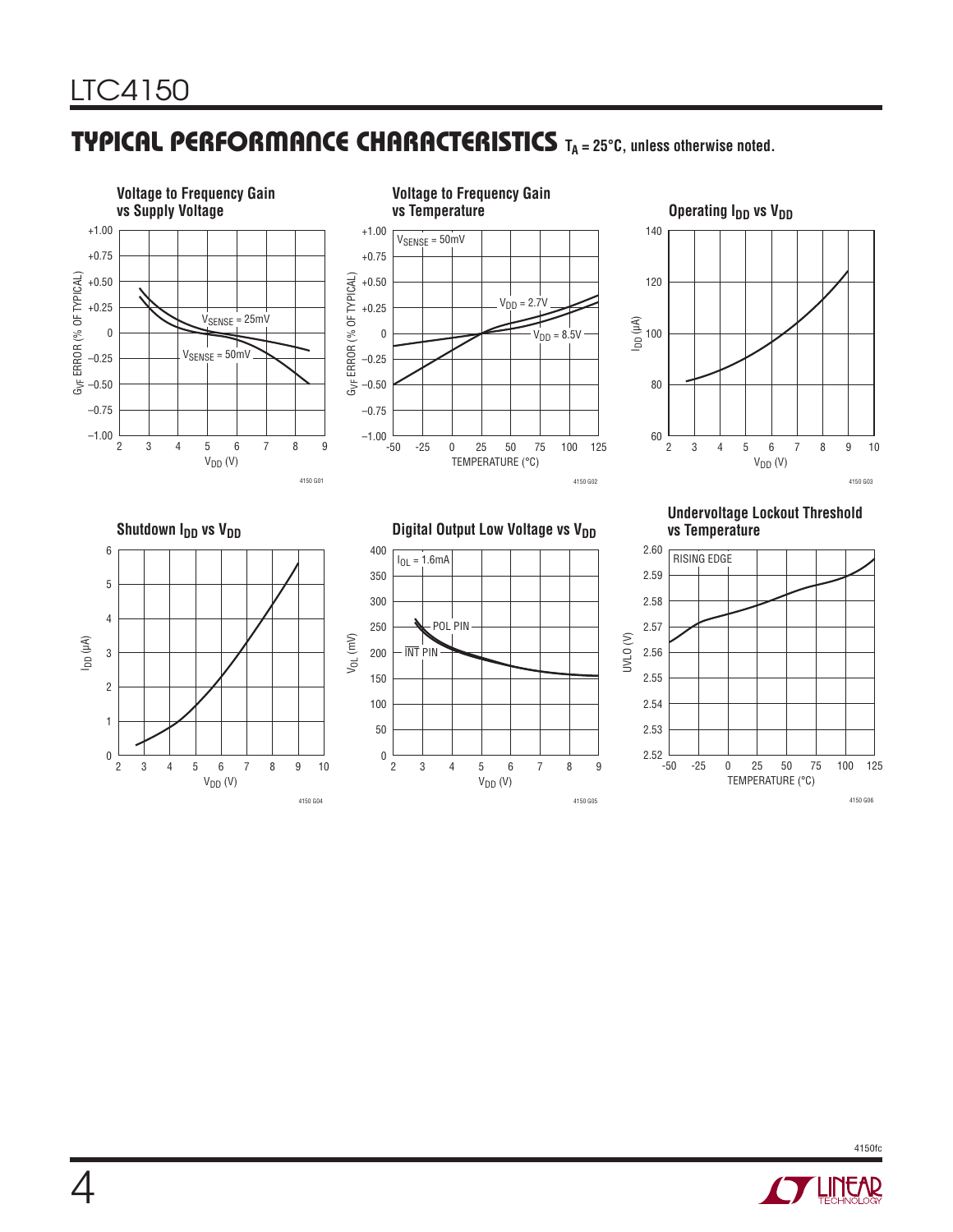### **PIN FUNCTIONS**

**SENSE+ (Pin 1):** Positive Sense Input. This is the noninverting current sense input. Connect SENSE+ to the load and charger side of the sense resistor. Full-scale current sense input is 50mV. SENSE<sup>+</sup> must be within 60mV of  $V_{DD}$  for proper operation.

**SENSE– (Pin 2):** Negative Sense Input. This is the inverting current sense input. Connect SENSE– to the positive battery terminal side of the sense resistor. Full-scale current sense input is 50mV. SENSE<sup>-</sup> must be within 60mV of  $V_{DD}$ for proper operation.

**CF + (Pin 3):** Filter Capacitor Positive Input. A capacitor connected between  $C_F^+$  and  $C_F^-$  filters and averages noise and fast battery current variations. A 4.7μF value is recommended. If filtering is not desired, leave  $C_F^+$  and  $C_F^-$  unconnected.

**CF – (Pin 4):** Filter Capacitor Negative Input. A capacitor connected between  $C_F^+$  and  $C_F^-$  filters and averages noise and fast battery current variations. A 4.7μF value is recommended. If filtering is not desired, leave  $C_F^+$  and  $C_F^-$  unconnected.

**SHDN (Pin 5):** Shutdown Digital Input. When asserted low, SHDN forces the LTC4150 into its low current consumption power-down mode and resets the part. In applications with logic supply  $V_{CC} > V_{DD}$ , a resistive divider must be used between SHDN and the logic which drives it. See the Applications Information section.

**POL (Pin 6):** Battery Current Polarity Open-Drain Output. POL indicates the most recent battery current polarity when  $\overline{\text{INT}}$  is high. A low state indicates the current is flowing out of the battery while high impedance means the current is going into the battery. POL latches its state when INT is asserted low. POL is an open-drain output and can be pulled up to any logic supply up to 9V. In shutdown, POL is high impedance.

**GND (Pin 7):** Ground. Connect directly to the negative battery terminal.

**V<sub>DD</sub>** (Pin 8): Positive Power Supply. Connect to the load and charger side of the sense resistor. SENSE+ also connects to  $V_{DD}$ .  $V_{DD}$  operating range is 2.7V to 8.5V. Bypass  $V_{DD}$  with 4.7μF capacitor.

**CLR (Pin 9):** Clear Interrupt Digital Input. When asserted low for more than 20μs, CLR resets INT high. Charge counting is unaffected. INT may be directly connected to CLR. In this case the LTC4150 will capture each assertion of INT and wait at least 1µs before resetting it. This ensures that INT pulses low for at least 1μs but gives automatic INT reset. In applications with a logic supply  $V_{CC} > V_{DD}$ , a resistive divider must be used between INT and CLR. See the Applications Information section.

**INT (Pin 10):** Charge Count Interrupt Open-Drain Output.  $\overline{\text{INT}}$  latches low every 1/(V<sub>SENSE</sub> • G<sub>VF</sub>) seconds and is reset by a low pulse at CLR. INT is an open-drain output and can be pulled up to any logic supply of up to 9V. In shutdown INT is high impedance.

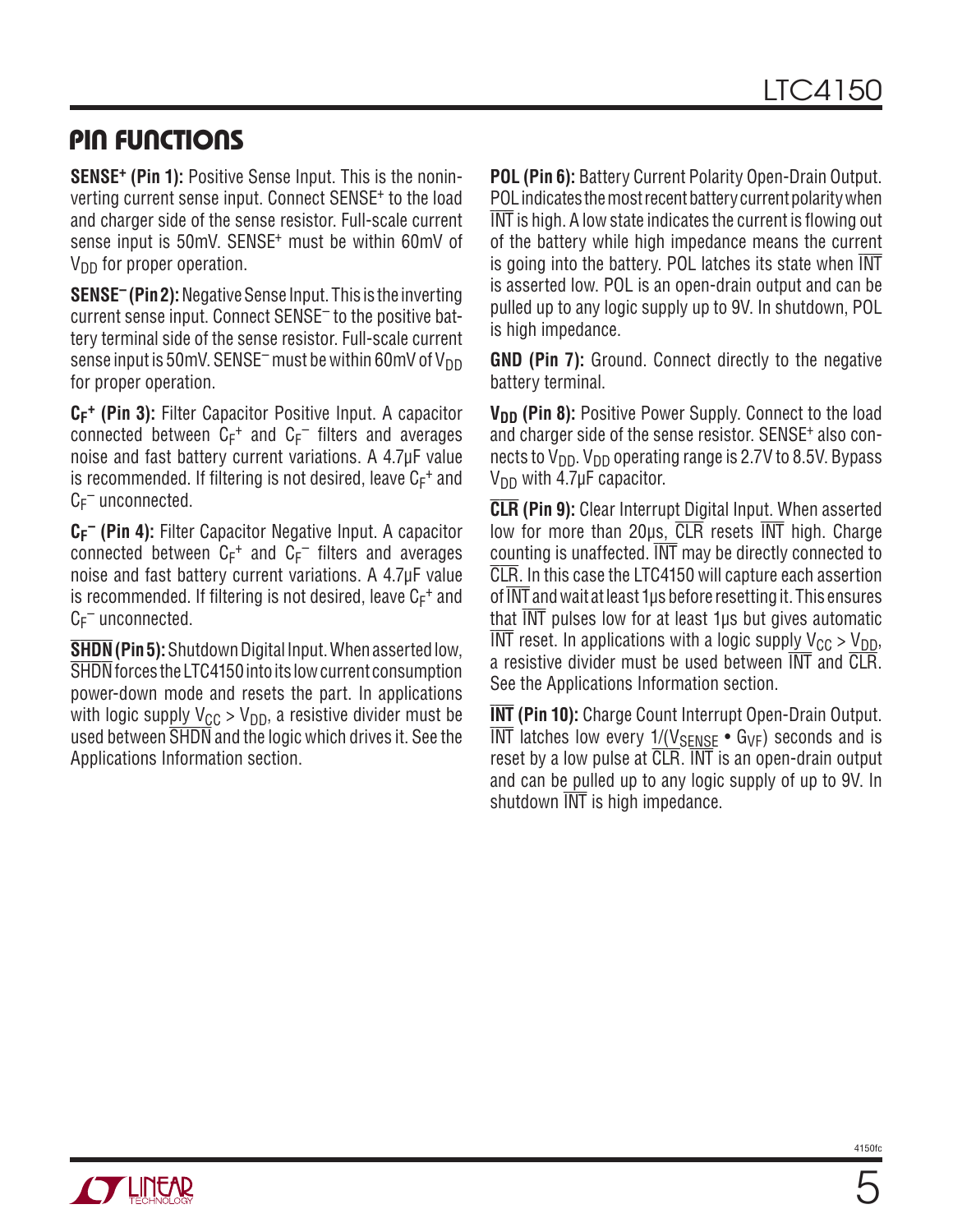## **BLOCK DIAGRAM**





# **TIMING DIAGRAMS**



**Figure 2. CLR Pulse Width to Reset INT, CLR and INT Not Connected**



**Figure 3. INT Minimum Pulse Width, CLR and INT Connected**

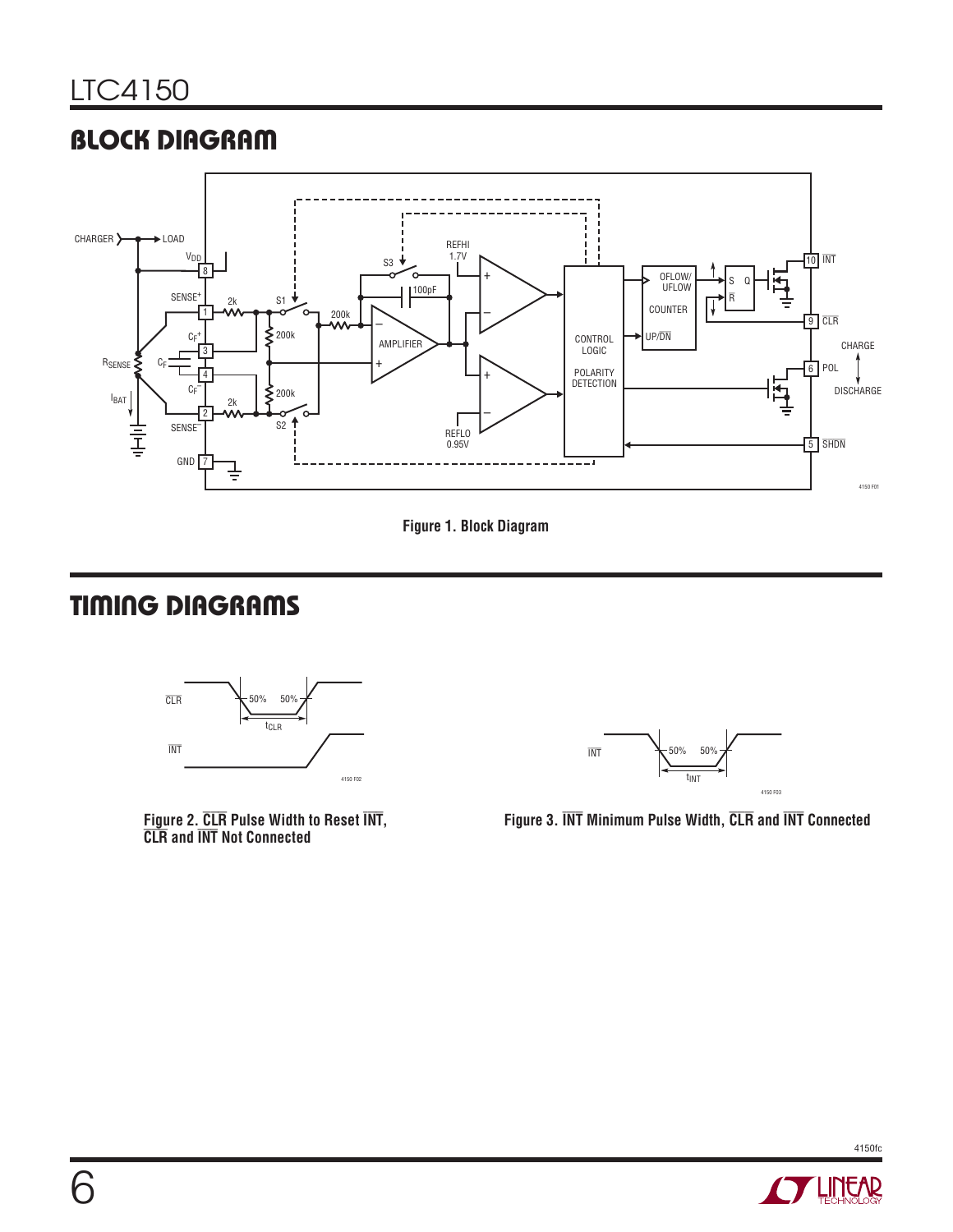## **OPERATION**

Charge is the time integral of current. The LTC4150 measures battery current by monitoring the voltage developed across a sense resistor and then integrates this information in several stages to infer charge. The Block Diagram shows the stages described below. As each unit of charge passes into or out of the battery, the LTC4150 INT pin interrupts an external microcontroller and the POL pin reports the polarity of the charge unit. The external microcontroller then resets  $\overline{\text{INT}}$  with the  $\overline{\text{CLR}}$  input in preparation for the next interrupt issued by the LTC4150. The value of each charge unit is determined by the sense resistor value and the sense voltage to interrupt frequency gain  $G_{VF}$  of the LTC4150.

#### **Power-On and Start-Up Initialization**

When power is first applied to the LTC4150, all internal circuitry is reset. After an initialization interval, the LTC4150 begins counting charge. This interval depends on  $V_{DD}$  and the voltage across the sense resistor but will be at least 5ms. It may take an additional 80ms for the LTC4150 to accurately track the sense voltage. An internal undervoltage lockout circuit monitors  $V_{DD}$  and resets all circuitry when  $V<sub>DD</sub>$  falls below 2.5V.

Asserting SHDN low also resets the LTC4150's internal circuitry and reduces the supply current to 1.5μA. In this condition, POL and INT outputs are high impedance. The LTC4150 resumes counting after another initialization interval. Shutdown minimizes battery drain when both the charger and load are off.

#### **CHARGE COUNTING**

First, the current measurement is filtered by capacitor  $C_F$ connected across pins  $C_F^+$  and  $C_F^-$ . This averages fast changes in current arising from ripple, noise and spikes in the load or charging current.

Second, the filter's output is applied to an integrator with the amplifier and 100pF capacitor at its core. When the integrator output ramps to REFHI or REFLO levels, switches S1 and S2 reverse the ramp direction. By observing the condition of S1 and S2 and the ramp direction, polarity is determined. The integrating interval is trimmed to 600μs at 50mV full-scale sense voltage.

Third, a counter is incremented or decremented every time the integrator changes ramp direction. The counter effectively increases integration time by a factor of 1024, greatly reducing microcontroller overhead required to service interrupts from the LTC4150.

At each counter under or overflow, the  $\overline{\text{INT}}$  output latches low, flagging a microcontroller. Simultaneously, the POL output is latched to indicate the polarity of the observed charge. With this information, the microcontroller can total the charge over long periods of time, developing an accurate estimate of the battery's condition. Once the interrupt is recognized, the microcontroller resets INT with a low going pulse on CLR and awaits the next interrupt. Alternatively, INT can drive CLR.

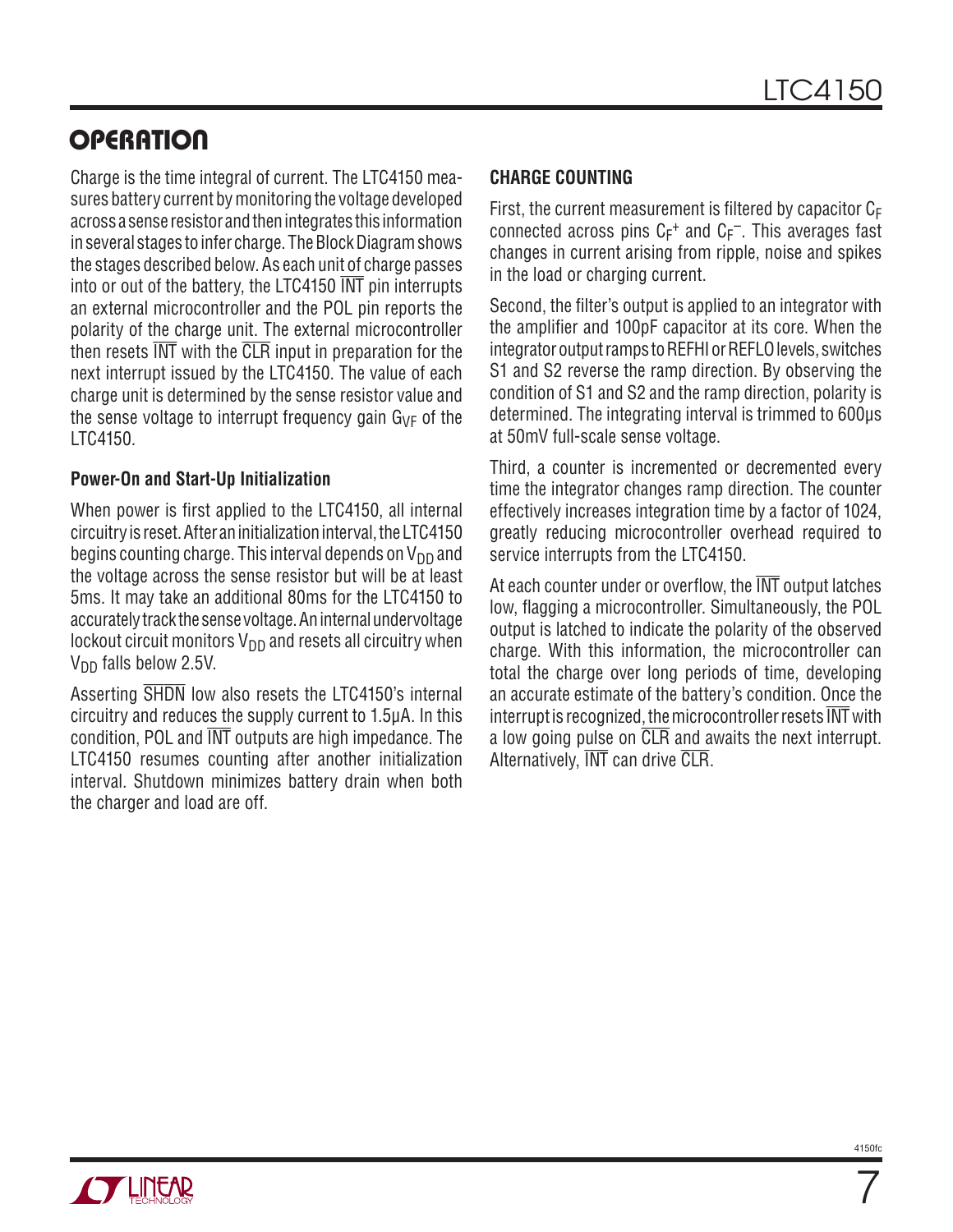#### **SENSE VOLTAGE INPUT AND FILTERS**

Since the overall integration time is set by internally trimming the LTC4150, no external timing capacitor or trimming is necessary. The only external component that affects the transfer function of interrupts per coulomb of charge is the sense resistor, R<sub>SENSE</sub>. The common mode range for the SENSE<sup>+</sup> and SENSE<sup>-</sup> pins is  $V_{DD} \pm 60$  mV, with a maximum differential voltage range of ±50mV. SENSE<sup>+</sup> is normally tied to  $V_{DD}$ , so there is no common mode issue when SENSE– operates within the 50mV differential limit relative to SENSE+.

Choose RSENSE to provide 50mV drop at maximum charge or discharge current, whichever is greater. Calculate R<sub>SENSE</sub> from:

$$
R_{\text{SENSE}} = \frac{50 \text{mV}}{I_{\text{MAX}}}
$$
 (1)

The sense input range is small  $(\pm 50 \text{mV})$  to minimize the loss across R<sub>SENSE</sub>. To preserve accuracy, use Kelvin connections at R<sub>SENSE</sub>.

The external filter capacitor,  $C_F$ , operates against a total on-chip resistance of 4k to form a lowpass filter that averages battery current and improves accuracy in the presence of noise, spikes and ripple. 4.7μF is recommended for general applications but can be extended to higher values as long as the capacitor's leakage is low. A 10nA leakage is roughly equivalent to the input offset error of the integrator. Ceramic capacitors are suitable for this use.

Switching regulators are a particular concern because they generate high levels of current ripple which may flow through the battery. The  $V_{DD}$  and SENSE<sup>+</sup> connection to the charger and load should be bypassed by at least 4.7μF at the LTC4150 if a switching regulator is present.

The LTC4150 maintains high accuracy even when Burst Mode® switching regulators are used. Burst pulse "on" levels must be within the specified differential input voltage range of 50mV as measured at  $C_F^+$  and  $C_F^-$ . To retain accurate charge information, the LTC4150 must remain enabled during Burst Mode operation. If the LTC4150 shuts down or  $V_{DD}$  drops below 2.5V, the part resets and charge information is lost.

#### **Coulomb Counting**

The LTC4150's transfer function is quantified as a voltage to frequency gain  $G_{VF}$ , where output frequency is the number of interrupts per second and input voltage is the differential drive  $V_{\text{SENSE}}$  across SENSE<sup>+</sup> and SENSE<sup>-</sup>. The number of interrupts per second will be:

$$
f = G_{VF} \bullet |V_{SENSE}| \tag{2}
$$

where

$$
V_{\text{SENSE}} = I_{\text{BATTERY}} \bullet R_{\text{SENSE}} \tag{3}
$$

Therefore,

$$
f = G_{VF} \bullet |I_{BATTERY} \bullet R_{SENSE}| \tag{4}
$$

Since  $I \cdot t = Q$ , coulombs of battery charge per  $\overline{INT}$  pulse can be derived from Equation 4:

One 
$$
\overline{INT} = \frac{1}{G_{VF} \cdot R_{SENSE}}
$$
 Coulombs (5)

Battery capacity is most often expressed in amperehours.

$$
1Ah = 3600 \text{ Coulombs} \tag{6}
$$

Combining Equations 5 and 6:

One 
$$
\overline{INT} = \frac{1}{3600 \cdot G_{VF} \cdot R_{SENSE}}
$$
 [Ah] (7)

or

$$
1Ah = 3600 \cdot G_{VF} \cdot R_{SENSE} \text{ Internups} \tag{8}
$$

The charge measurement may be further scaled within the microcontroller. However, the number of interrupts, coulombs or Ah all represent battery charge.

The LTC4150's transfer function is set only by the value of the sense resistor and the gain  $G_{VF}$ . Once  $R_{SFNSF}$  is selected using Equation 1, the charge per interrupt can be determined from Equation 5 or 7.

Note that  $R_{\text{SENSE}}$  is not chosen to set the relationship between ampere-hours of battery charge and number of interrupts issued by the LTC4150. Rather,  $R_{\text{SENSE}}$  is chosen to keep the maximum sense voltage equal to or less than the LTC4150's 50mV full-scale sense input.

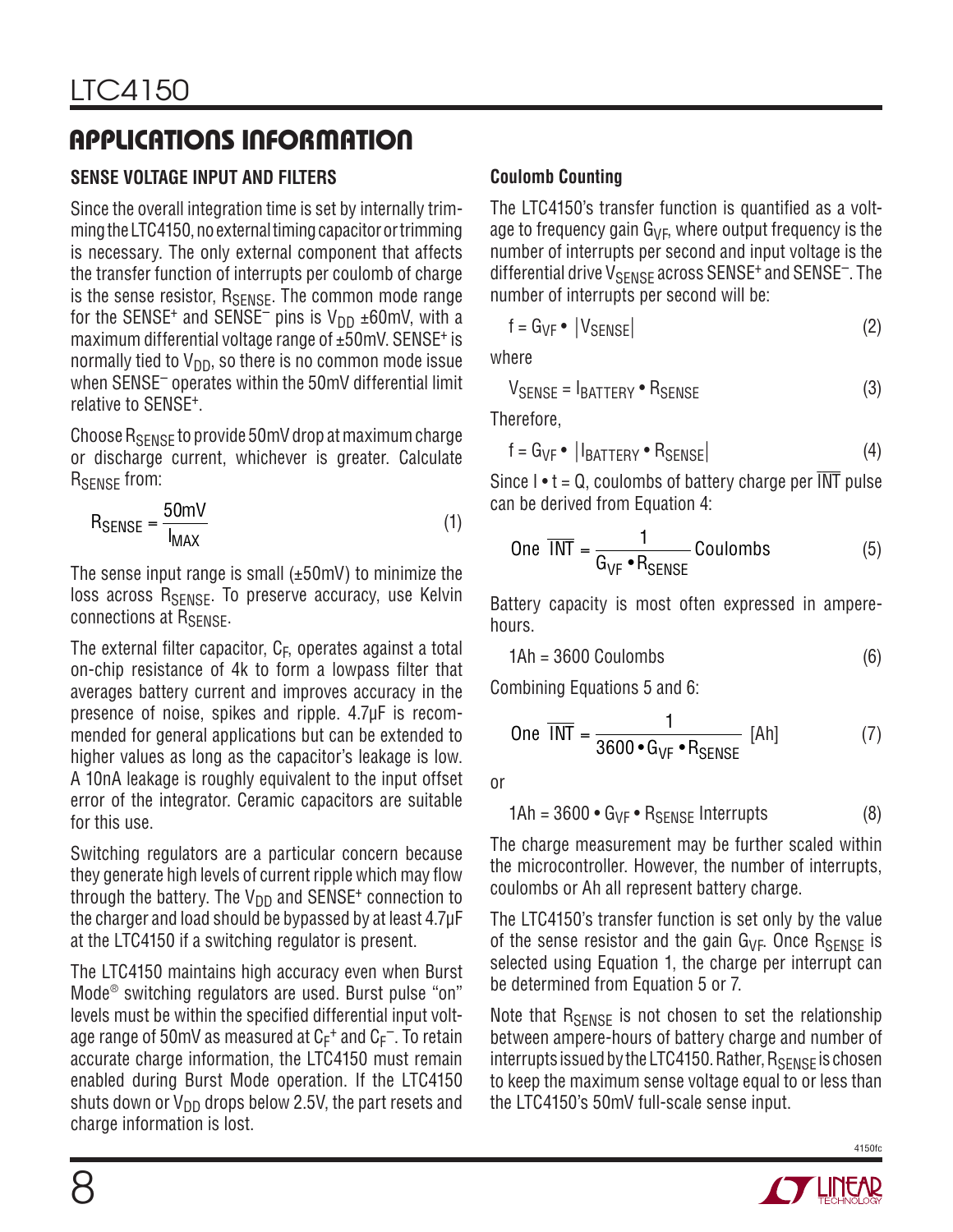#### **INT, POL and CLR**

INT asserts low each time the LTC4150 measures a unit of charge. At the same time, POL is latched to indicate the polarity of the charge unit. The integrator and counter continue running, so the microcontroller must service and clear the interrupt before another unit of charge accumulates. Otherwise, one measurement will be lost. The time available between interrupts is the reciprocal of

Equation 2:

Time per 
$$
\overline{\text{INT}}
$$
 Association =  $\frac{1}{G_{\text{VF}} \cdot |V_{\text{SENSE}}|}$  (9)

At 50mV full scale, the minimum time available is 596ms. To be conservative and accommodate for small, unexpected excursions above the 50mV sense voltage limit, the microcontroller should process the interrupt and polarity information and clear INT within 500ms.

Toggling CLR low for at least 20μs resets INT high and unlatches POL. Since the LTC4150's integrator and counter operate independently of the INT and POL latches. no charge information is lost during the latched period or while CLR is low. Charge/discharge information continues to accumulate during those intervals and accuracy is unaffected.

Once cleared, INT idles in a high state and POL indicates real-time polarity of the battery current. POL high indicates charge flowing into the battery and low indicates charge flowing out. Indication of a polarity change requires at least:

$$
t_{POL} = \frac{2}{G_{VF} \cdot 1024 \cdot |V_{SENSE}|}
$$
(10)

where  $V_{\text{SENSE}}$  is the smallest sense voltage magnitude before and after the polarity change.

Open-drain outputs POL and  $\overline{\text{INT}}$  can sink  $I_{OL} = 1.6 \text{mA}$ at  $V_{\text{O}}$  = 0.5V. The minimum pull-up resistance for these pins should be:

$$
R_{L} > (V_{CC} - 0.5)/1.6mA
$$
 (11)

where  $V_{CC}$  is the logic supply voltage. Because speed isn't an issue, pull-up resistors of 10k or higher are adequate.

#### **Interfacing to INT, POL, CLR and SHDN**

The LTC4150 operates directly from the battery, while in most cases the microcontroller supply comes from some separate, regulated source. This poses no problem for  $\overline{\text{INT}}$ and POL because they are open-drain outputs and can be pulled up to any voltage 9V or less, regardless of the voltage applied to the LTC4150's  $V_{DD}$ .

CLR and SHDN inputs require special attention. To drive them, the microcontroller or external logic must generate a minimum logic high level of 1.9V. The maximum input level for these pins is  $V_{DD}$  + 0.3V. If the microcontroller's supply is more than this, resistive dividers must be used on CLR and SHDN. The schematic in Figure 6 shows an application with  $\overline{\text{INT}}$  driving  $\overline{\text{CLR}}$  and microcontroller  $\text{V}_{\text{GC}}$  $>$  V<sub>DD</sub>. The resistive dividers on  $\overline{CLR}$  and  $\overline{SHDN}$  keep the voltages at these pins within the LTC4150's  $V_{DD}$  range. Choose R2 and R1 so that:

$$
(R1 + R2) \ge 50R_L \tag{12}
$$

$$
1.9V \le \frac{R1}{R1 + R2}V_{CC} \le V_{DD} \text{ (Minimum)}\tag{13}
$$

Equation 13 also applies to the selection of R3 and R4. The minimum  $V_{DD}$  is the lowest supply to the LTC4150 when the battery powering it is at its lowest discharged voltage.

When the battery is removed in any application, the CLR and SHDN inputs are unpredictable. INT and POL outputs may be erratic and should be ignored until after the battery is replaced.

If desired, the simple logic of Figure 4 may be used to derive separate charge and discharge pulse trains from INT and POL.



**Figure 4. Unravelling Polarity— Separate Charge and Discharge Outputs**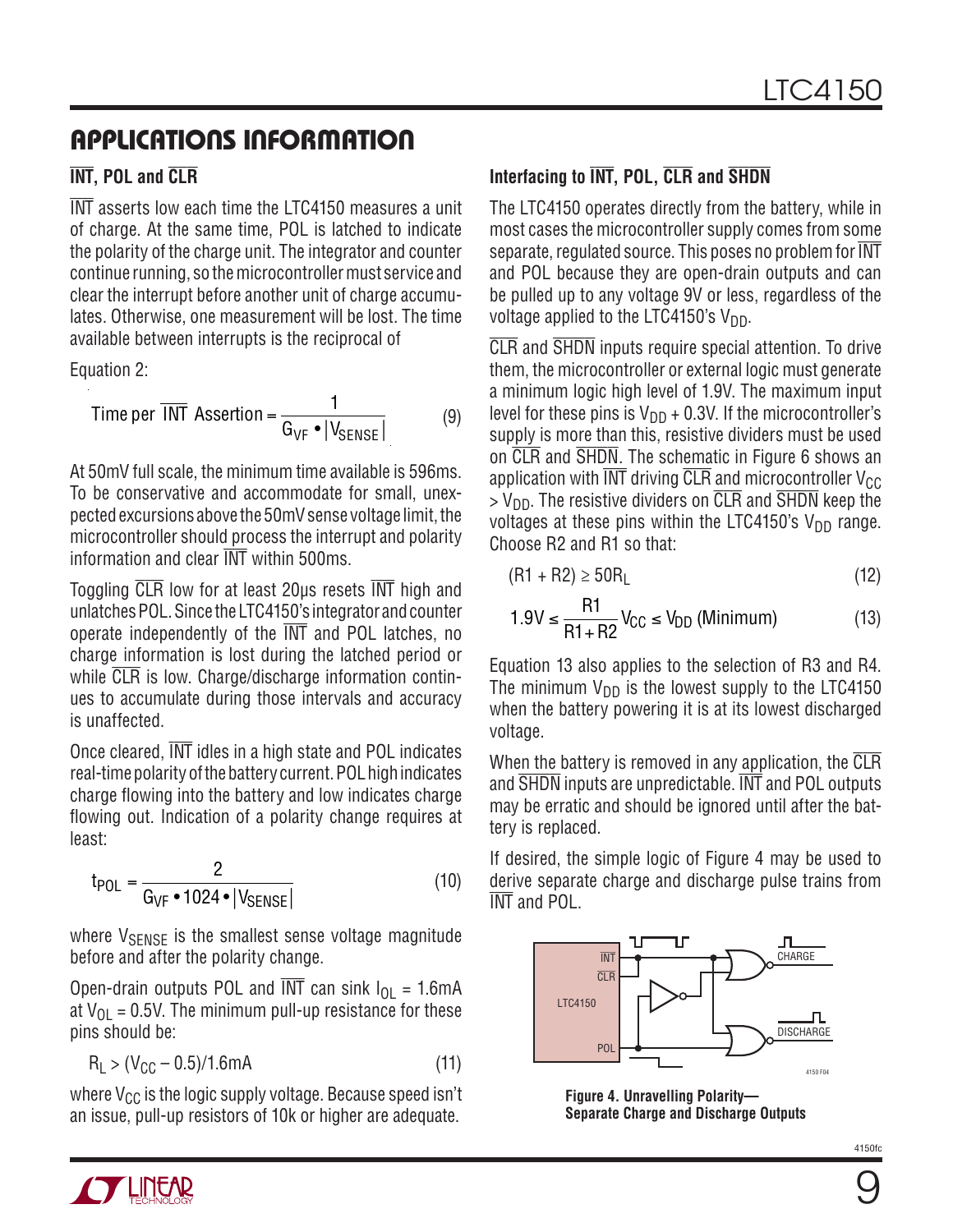#### **AUTOMATIC CHARGE COUNT INTERRUPT AND CLEAR**

In applications where a  $\overline{\text{CLR}}$  pulse is unavailable, it's easy to make the LTC4150 run autonomously, as shown in Figures 5 and 6. If the microcontroller  $V_{CC}$  is less than or equal to the battery  $V_{DD}$ ,  $\overline{INT}$  may be directly connected to  $\overline{CLR}$ , as in Figure 5. The only requirement is that the microcontroller should be able to provide a high logic level of 1.9V to SHDN. If the microcontroller  $V_{CC}$  is greater than the battery  $V_{DD}$ ,

use Figure 6. The resistor dividers on CLR and SHDN keep the voltages at these pins within the LTC4150's  $V_{DD}$  range. Choose an  $R_1$  value using Equation 11 and R1-R4 values using Equation 13. In either application, the LTC4150 will capture the first assertion of  $\overline{\text{INT}}$  and wait at least 1µs before resetting it. This insures that INT pulses low for at least 1μs but gives automatic INT reset.



**Figure 5. Application with**  $\overline{\text{INT}}$  **Direct Drive or**  $\overline{\text{CLR}}$  **and Separate Microprocessor Supply V<sub>CC</sub> ≤ V<sub>DD</sub>** 



**Figure 6. Application with**  $\overline{\text{INT}}$  **Driving**  $\overline{\text{CLR}}$  **and Separate Microprocessor Supply V<sub>CC</sub> > V<sub>DD</sub>** 

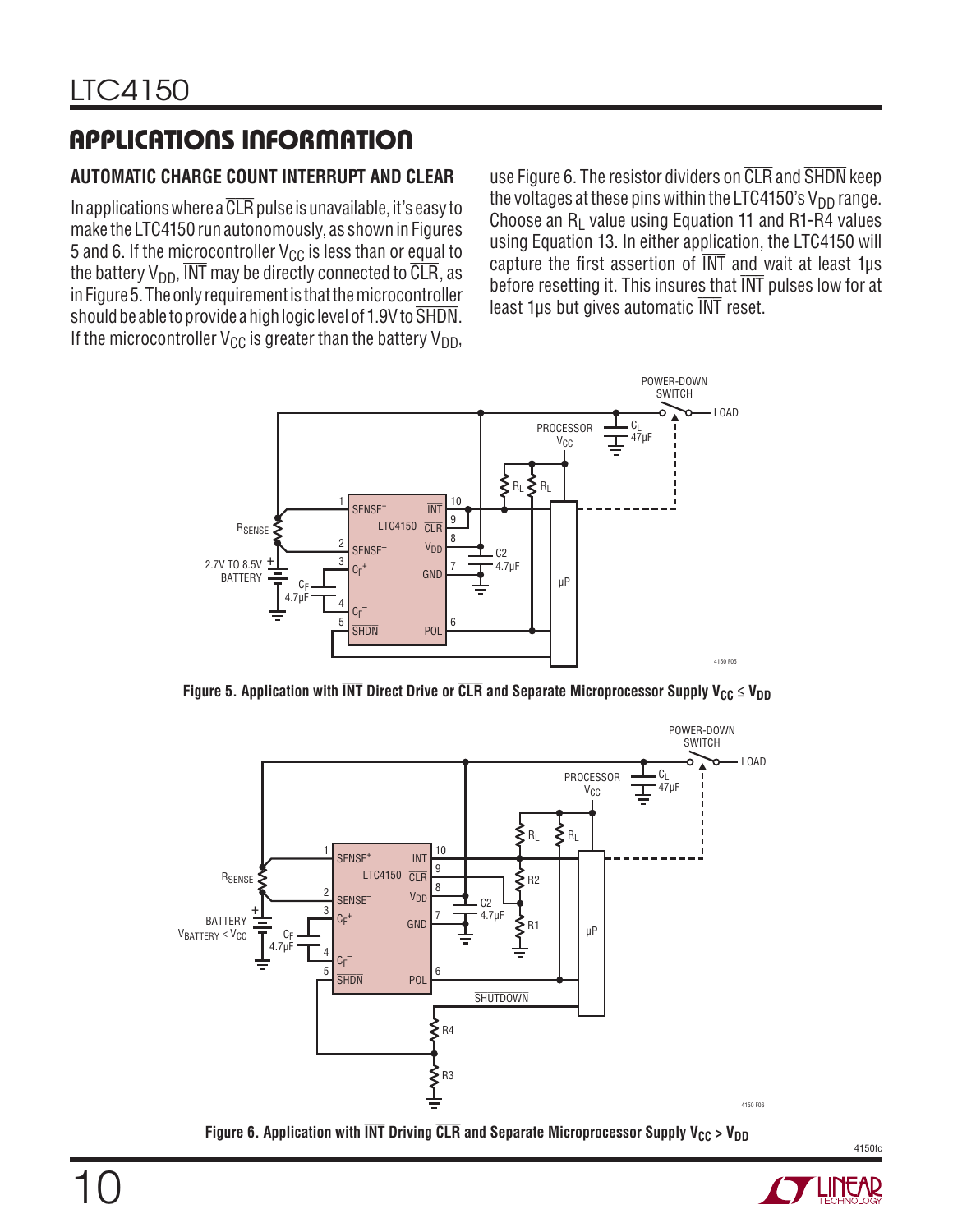#### **PC BOARD LAYOUT SUGGESTIONS**

Keep all traces as short as possible to minimize noise and inaccuracy. The supply bypass capacitor C2 should be placed close to the LTC4150. The 4.7<sub>u</sub>F filter capacitor  $\mathsf{C}_{\mathsf{F}}$  should be placed close the  $\mathsf{C}_{\mathsf{F}}^+$  and  $\mathsf{C}_{\mathsf{F}}^-$  pins and should be a low leakage, unpolarized type. Use a 4-wire Kelvin sense connection for the sense resistor, locating it close to the LTC4150 with short sense traces to the SENSE+ and SENSE– pins and longer force lines to the battery pack and powered load, see Figure 7.



**Figure 7. Kelvin Connection on SENSE Resistor**

## **TYPICAL APPLICATIONS**

Figure 8 shows a typical application designed for a single cell lithium-ion battery and 500mA maximum load current. Use Equation 1 to calculate  $R_{\text{SFNSF}} = 0.05 \text{V}/0.5 \text{A} = 0.1 \Omega$ .

With  $R_{\text{SENSE}} = 0.1\Omega$ , Equation 7 shows that each interrupt corresponds to 0.085mAh. Equation 14, derived from Equation 2, gives the number of INT assertions for average battery current,  $I_{BATT}$ , over a time, t, in seconds:

$$
\overline{\text{INT}} \text{ Assessment} = G_{\text{VF}} \cdot I_{\text{BAT}} \cdot R_{\text{SENSE}} \cdot t \tag{14}
$$

Loading the battery so that 51.5mA is drawn from it over 600 seconds results in 100 INT assertions. For an 800mAh battery, this is  $(51.5mA \cdot 1/6h) / 800mAh = 11%$  of the battery's capacity.

With a microcontroller supply = 5V, Equation 11 gives  $R_1 > 2.875k$ . The nearest standard value is 3k.

From Equation 12,  $R_1 = 3k$  gives R1 + R2 equal to 150.5k. A single cell lithium-ion battery can discharge as low as 2.7V.

From Equation 13, select R1 = 75k; the nearest standard value for R2 is 76.8k.

Also from Equation 13, we choose  $R3 = 75k$  and  $R4 =$ 76.8k.





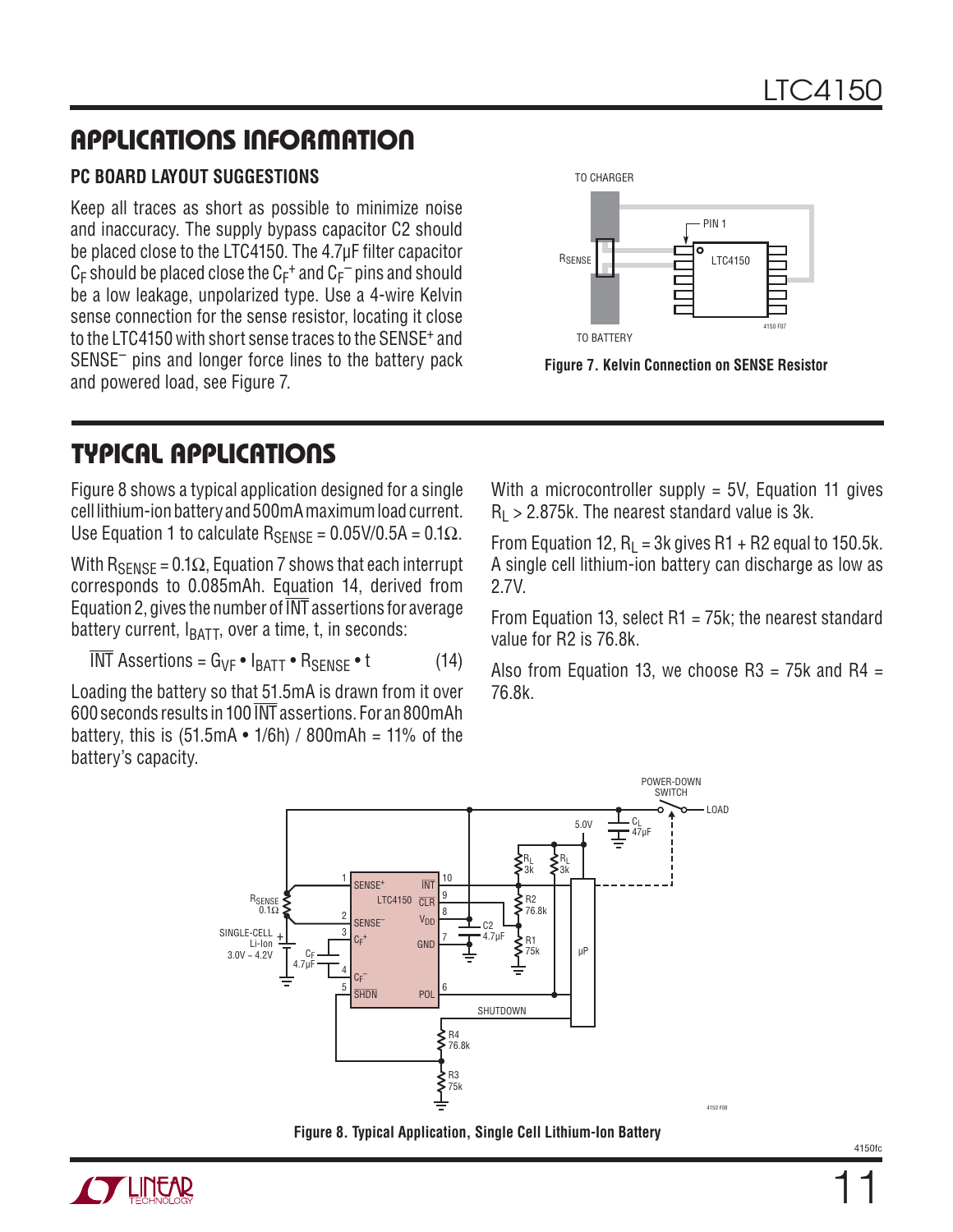## **PACKAGE DESCRIPTION**



**MS Package 10-Lead Plastic MSOP** (Reference LTC DWG # 05-08-1661 Rev E)

MOLD FLASH, PROTRUSIONS OR GATE BURRS SHALL NOT EXCEED 0.152mm (.006") PER SIDE

4. DIMENSION DOES NOT INCLUDE INTERLEAD FLASH OR PROTRUSIONS. INTERLEAD FLASH OR PROTRUSIONS SHALL NOT EXCEED 0.152mm (.006") PER SIDE

5. LEAD COPLANARITY (BOTTOM OF LEADS AFTER FORMING) SHALL BE 0.102mm (.004") MAX

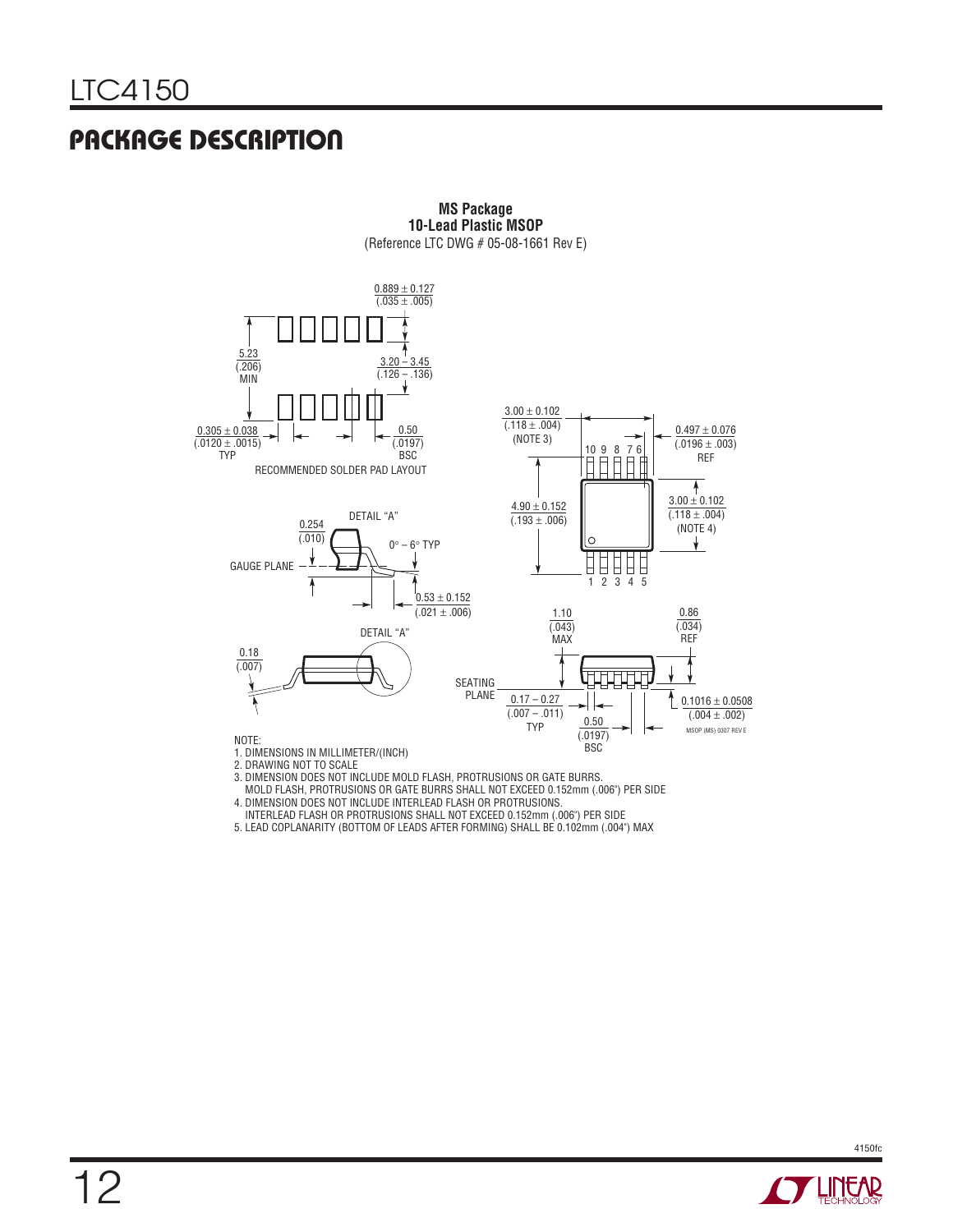## **REVISION HISTORY (Revision history begins at Rev C)**

| <b>REV</b> | <b>DATE</b> | `RIPTION                                                                            | <b>NUMBER</b><br><b>PAGE</b> |
|------------|-------------|-------------------------------------------------------------------------------------|------------------------------|
|            | 1 U<br>–′   | Electrical Characteristics<br>s to Power Supply Current in .<br>Conditions<br>Added |                              |